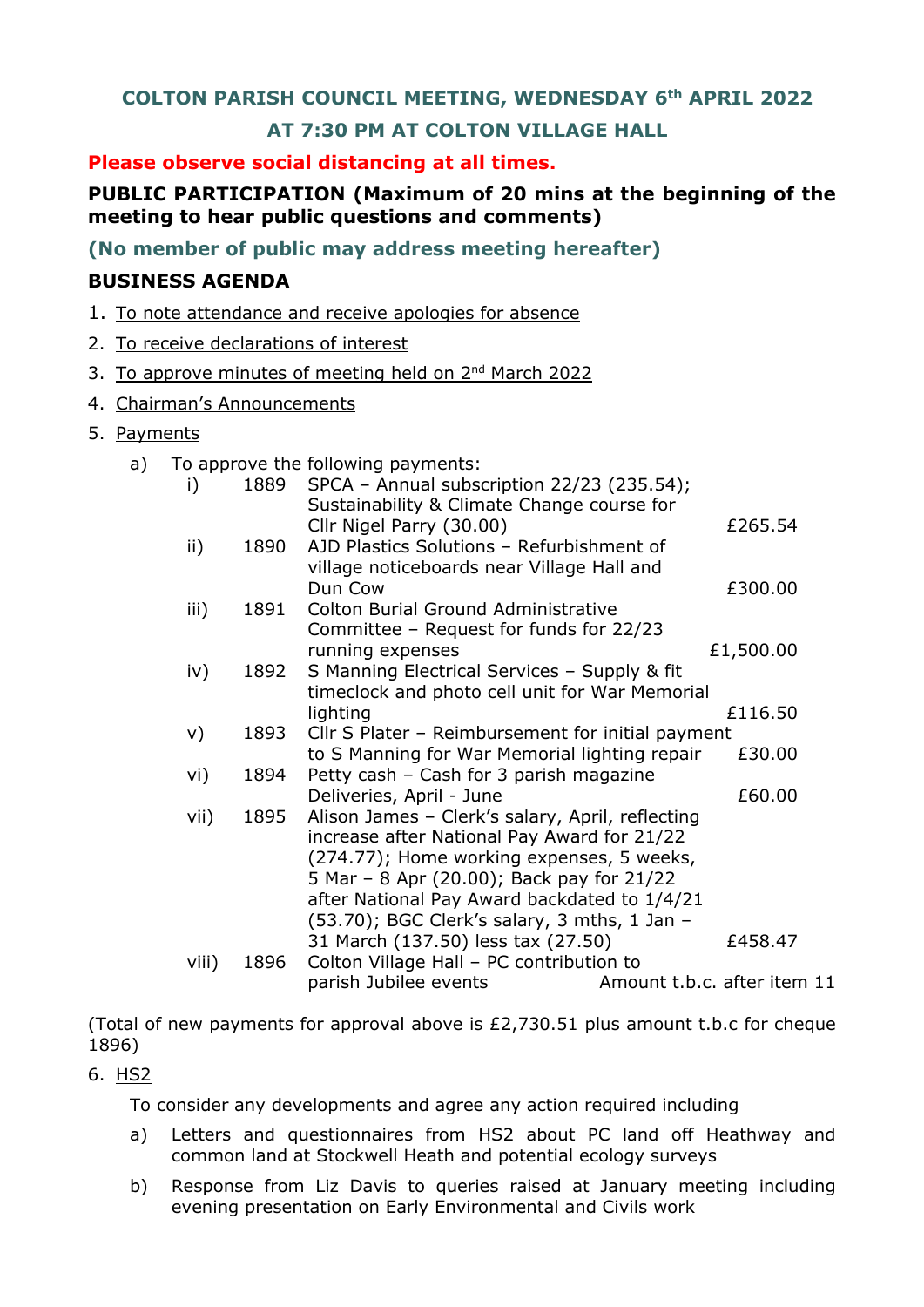- c) Potential meeting with HS2 and Environment Agency to discuss flooding issues
- d) Additional Engagement officer at SCC, Sean Phillips and his update on SCC's statutory role
- 7. Planning Matters
	- a) To note any applications received and make observations to the Planning Authority: None received by time of issue of agenda
	- b) To report on any recent decisions of the Planning Authority
	- c) To consider any further action required on application 18/01303/FULM Proposed gas fired power station on Land North of Bellamour Lane
	- d) To consider any update on application relating to mobile home at Moor Lane
- 8. Highways, Footpaths and Open Spaces
	- a) To report on progress and agree any action required:
		- i) Flooding including Blithbury Road and Colton Road by the Yorkshireman and Environment Agency's modelling of brook flow
		- ii) Drain and gully clearance around the parish, including response from Highways
		- iii) Any footpath/Rights of Way issues Update on unsuitable gate and electric fence on bridleway Colton 32; Fallen tree on Longley Lane
		- iv) Potentially diseased ash trees by B5013 towards Admaston Update to landowners
		- v) Rats at Stockwell Heath pond and response from LDC Environmental Health
		- vi) Erosion of path alongside Moreton Brook Enquiries about land ownership
		- vii) Hole in pavement near Village Hall drive
		- viii) Contact from SCC re overhanging yew hedge on Bellamour Way
		- ix) Safety issues at junction of B5013 and Bellamour Lane
- 9. To receive update on installation of new village signs, licence from SCC and approval of adoption

### 10.To discuss action on Climate Change and working towards Carbon Neutral Colton

### 11.Celebration of the Queen's Platinum Jubilee in the parish

- a) To update on plans including application for road closure on High Street
- b) To consider arrangements for providing PC's agreed financial contribution
- c) To consider purchase of beacon
- d) To clarify which events are public and which are for parishioners only for LDC and other publicity purposes
- e) To consider email of 3/3 from parishioner suggesting planting of commemorative tree

### 12.War Memorial

- a) To note lighting works recently completed
- b) To note plans for service to mark the centenary of the unveiling of the memorial on Saturday 30<sup>th</sup> July at 3pm and application for road closure order

### 13.Correspondence

To note items of correspondence received and agree any actions required: